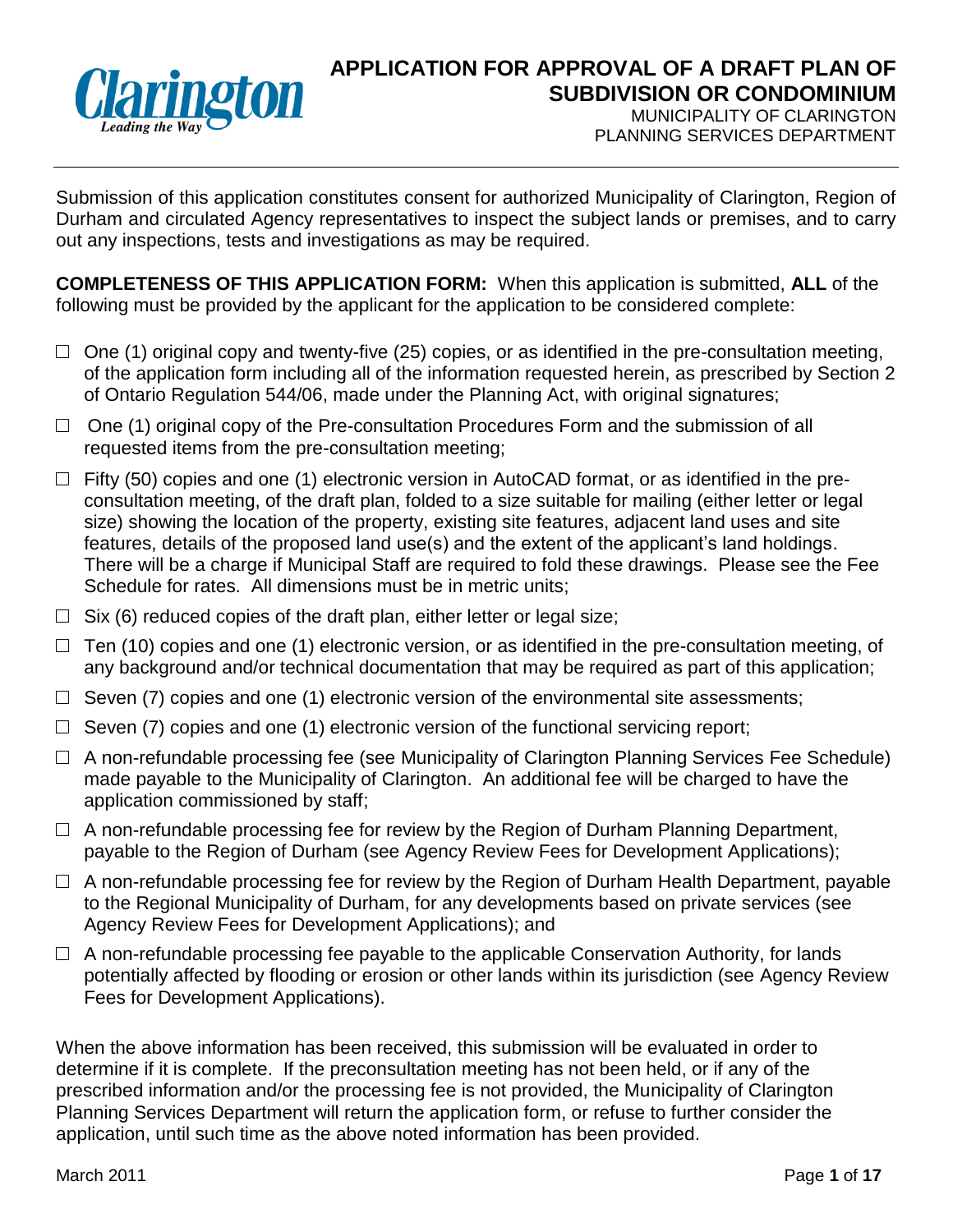

MUNICIPALITY OF CLARINGTON PLANNING SERVICES DEPARTMENT

**NOTES:** An additional non-refundable fee will be required from the applicant payable to the Municipality of Clarington for each required additional Open House or Public Meeting (see Fee Schedule).

An additional non-refundable fee (see fee schedule), payable to the Municipality of Clarington, must be submitted prior to final approval of the application by the Municipality, should the application be successful.

The Municipality shall, prior to rendering a decision on this application, require written confirmation that all Municipal taxes are current and up to date.

A sign will be required to inform the public of the proposed application on the subject land. The Planning Services Department will advise the applicant of the Public Meeting date and prepare the necessary notice sign text to be erected by the applicant at the applicant's expense.

The application form will be circulated to the public bodies that may have an interest. For assistance in completing this form please contact the Municipality of Clarington Planning Services Department.

Appendix No. 1 illustrates the subdivision/condominium application process and is provided for your convenience. Keep all appendices in your file for future reference.

#### **APPLICATION PACKAGE MUST BE SUBMITTED TO:**

Planning Services Department Municipality of Clarington 40 Temperance Street, Bowmanville, Ontario, L1C 3A6 Phone: (905) 623-3379 Toll Free: 1-800-563-1195 Fax: (905) 623-0830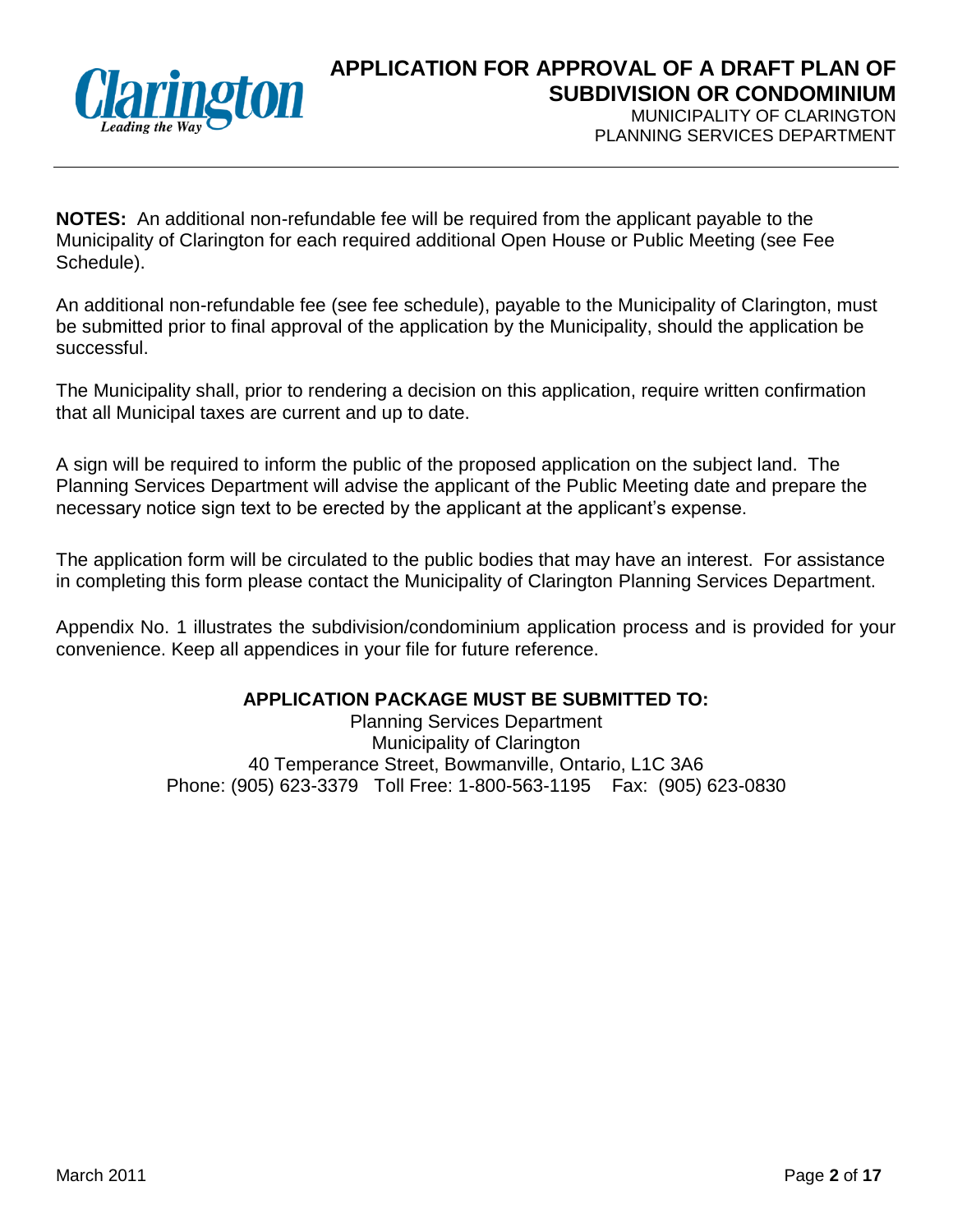

MUNICIPALITY OF CLARINGTON PLANNING SERVICES DEPARTMENT

| <b>APPLICATION FOR (Check Appropriate Boxes)</b> | FOR MUNICIPALITY OF CLARINGTON<br><b>USE ONLY</b> |
|--------------------------------------------------|---------------------------------------------------|
| Draft Plan of Subdivision                        | <b>Related Applications:</b>                      |
| Amendment to Draft Approved Plan of Subdivision  |                                                   |
| Residential                                      |                                                   |
| Non Residential                                  |                                                   |
| Draft Plan of Condominium                        | File Number:                                      |
| Standard                                         |                                                   |
| Conversion                                       |                                                   |
| <b>Agreement Amendment</b>                       |                                                   |
| <b>Common Elements</b>                           | Date Received:                                    |
| Leasehold                                        |                                                   |
| <b>Vacant Land</b>                               |                                                   |
| Phased - Phase# ____ of _<br>phases              |                                                   |

#### **1. CONTACT INFORMATION**

|                               | <b>ADDRESS</b> | <b>TELEPHONE NOS.</b> |
|-------------------------------|----------------|-----------------------|
| Registered Owner <sup>1</sup> |                | Home:                 |
|                               |                | <b>Business:</b>      |
|                               |                | Fax:                  |
|                               |                | E-Mail:               |
| Applicant <sup>2</sup>        |                | Home:                 |
|                               |                | <b>Business:</b>      |
|                               |                | Fax:                  |
|                               |                | E-Mail:               |
| Agent                         |                | Home:                 |
|                               |                | <b>Business:</b>      |
|                               |                | Fax:                  |
|                               |                | E-Mail:               |
| <b>Ontario Land Surveyor</b>  |                | Home:                 |
|                               |                | <b>Business:</b>      |
|                               |                | Fax:                  |
|                               |                | E-Mail:               |

 $\frac{1}{1}$ If there is more than one Owner, please attach a separate page with the required information. If the owner is a numbered company, give the name and address of principal owner.

 $2$  Owner's authorization is required if the applicant is not the owner (Section 12).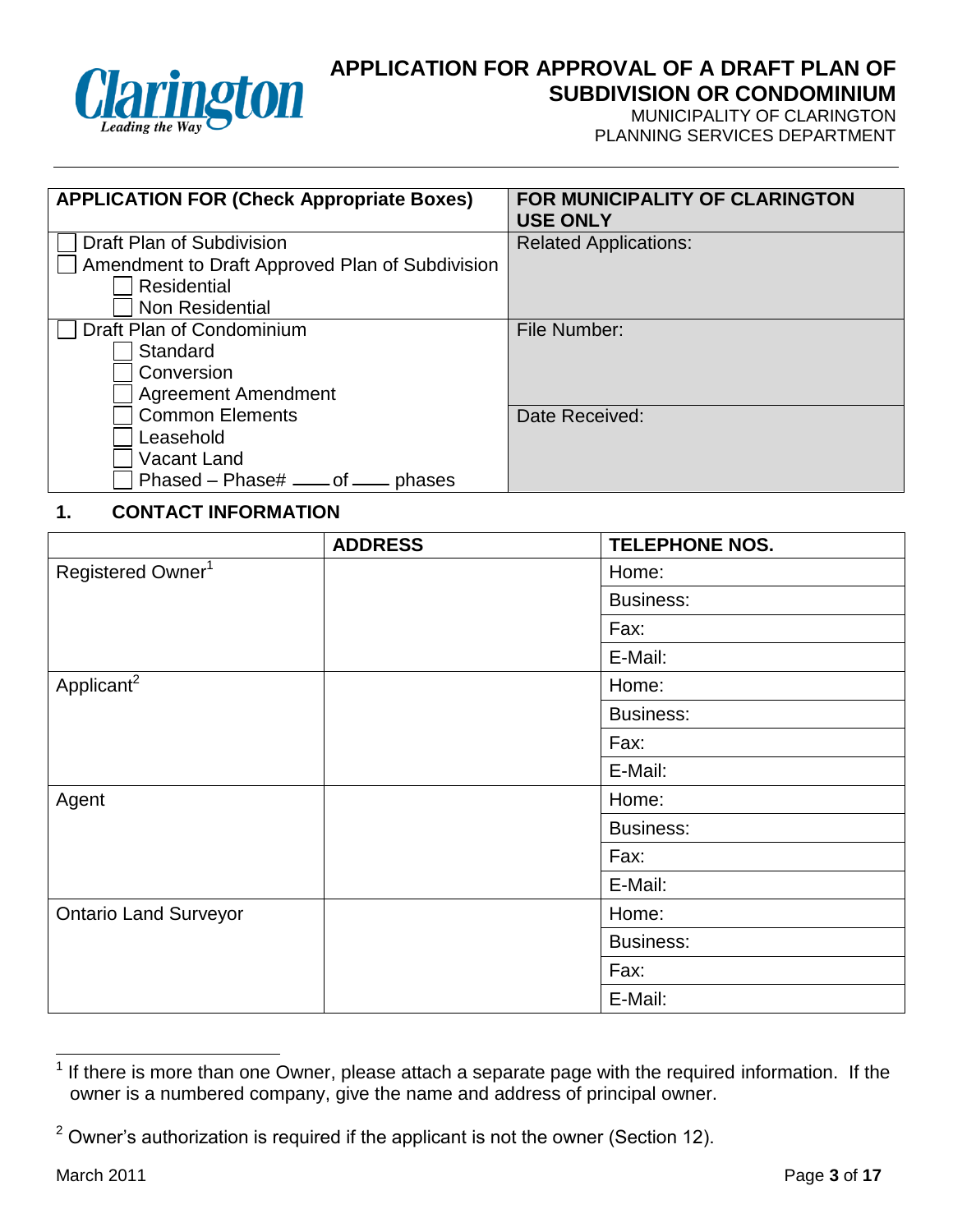

MUNICIPALITY OF CLARINGTON PLANNING SERVICES DEPARTMENT

- 1.1 Please indicate to whom all correspondence should be sent (one only). This person will act as the Application Coordinator.
	- $\Box$  Owner  $\Box$  Applicant  $\Box$  Agent

### **2. LOCATION OF SUBJECT LAND**

| Assessment Roll No.                     | Lot(s)            | Concession(s)               | <b>Former Township</b> |
|-----------------------------------------|-------------------|-----------------------------|------------------------|
| <b>Registered Plan</b><br>$No(s)$ .     | Lot(s) / Block(s) | Reference Plan<br>$No(s)$ . | Part Number(s)         |
| Municipal Address (Street No. and Name) |                   | Approximate Area<br>(ha)    | PIN No.                |

2.1 Are there any existing easements, right-of-ways, restrictive covenants or Aboriginal land claims negotiations affecting the subject land or is it covered by a Provincial/Aboriginal comanagement agreement?

|  |  |  | N0 |
|--|--|--|----|
|--|--|--|----|

|  | If YES, please describe |
|--|-------------------------|
|  |                         |

2.2 Are there any existing easements, right-of-ways, restrictive covenants or other rights over adjacent properties affecting the subject land (i.e. mutual driveways)?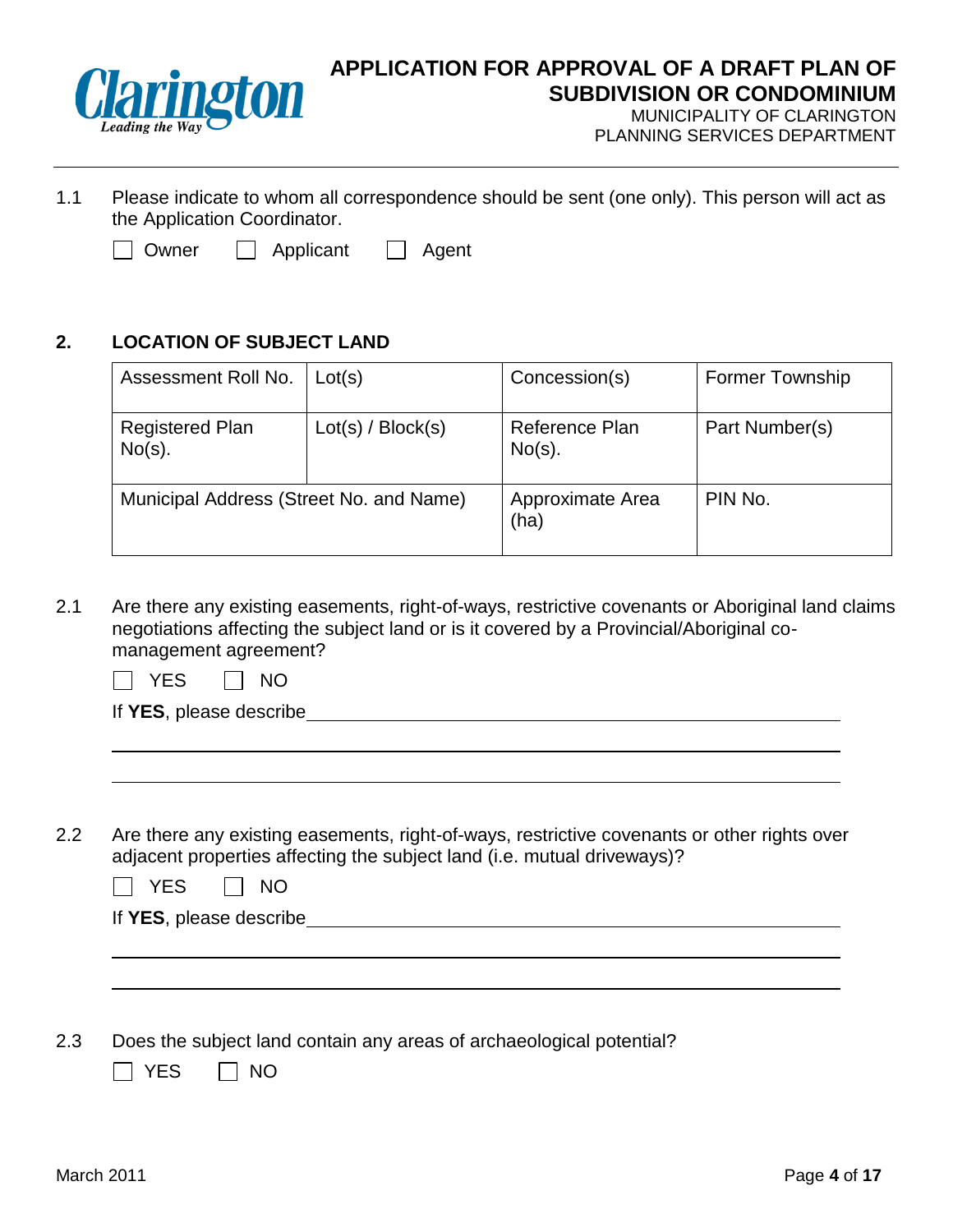

PLANNING SERVICES DEPARTMENT

If **YES**, and the plan would permit development on land that contains known archaeological resources or areas of archaeological potential, the Municipality requires:

- (a) An archaeological assessment prepared by a person who holds a licence that is effective with respect to the subject land, issued under Part VI (Conservation of Resources of Archaeological Value) of the *Ontario Heritage Act*; and
- (b) A conservation plan for any archaeological resources identified in the assessment.
- 2.4 Indicate the location and area of adjoining or nearby land in which the owner has an interest, if any:

#### **3. APPLICATIONS**

3.1 Please indicate whether this land was the subject of any other applications under the **Planning Act**?

|                                     | <b>YES</b> | <b>NO</b> | FILE NO. | <b>STATUS</b> |
|-------------------------------------|------------|-----------|----------|---------------|
| Amendment to Local Official Plan    |            |           |          |               |
| Amendment to Regional Official Plan |            |           |          |               |
| Plan of Subdivision / Condominium   |            |           |          |               |
| <b>Zoning Amendment</b>             |            |           |          |               |
| Minister's Zoning Order             |            |           |          |               |
| Consent                             |            |           |          |               |
| Site Plan Approval / Amendment      |            |           |          |               |
| <b>Minor Variance</b>               |            |           |          |               |

#### **4. CURRENT AND PROPOSED LAND USE(S):**

- 4.1 What are the current uses of the subject land?
- 4.2 How is the subject land currently designated and zoned?
	- (a) Clarington Official Plan?
	- (b) Clarington Zoning By-law?
	- (c) Durham Regional Official Plan?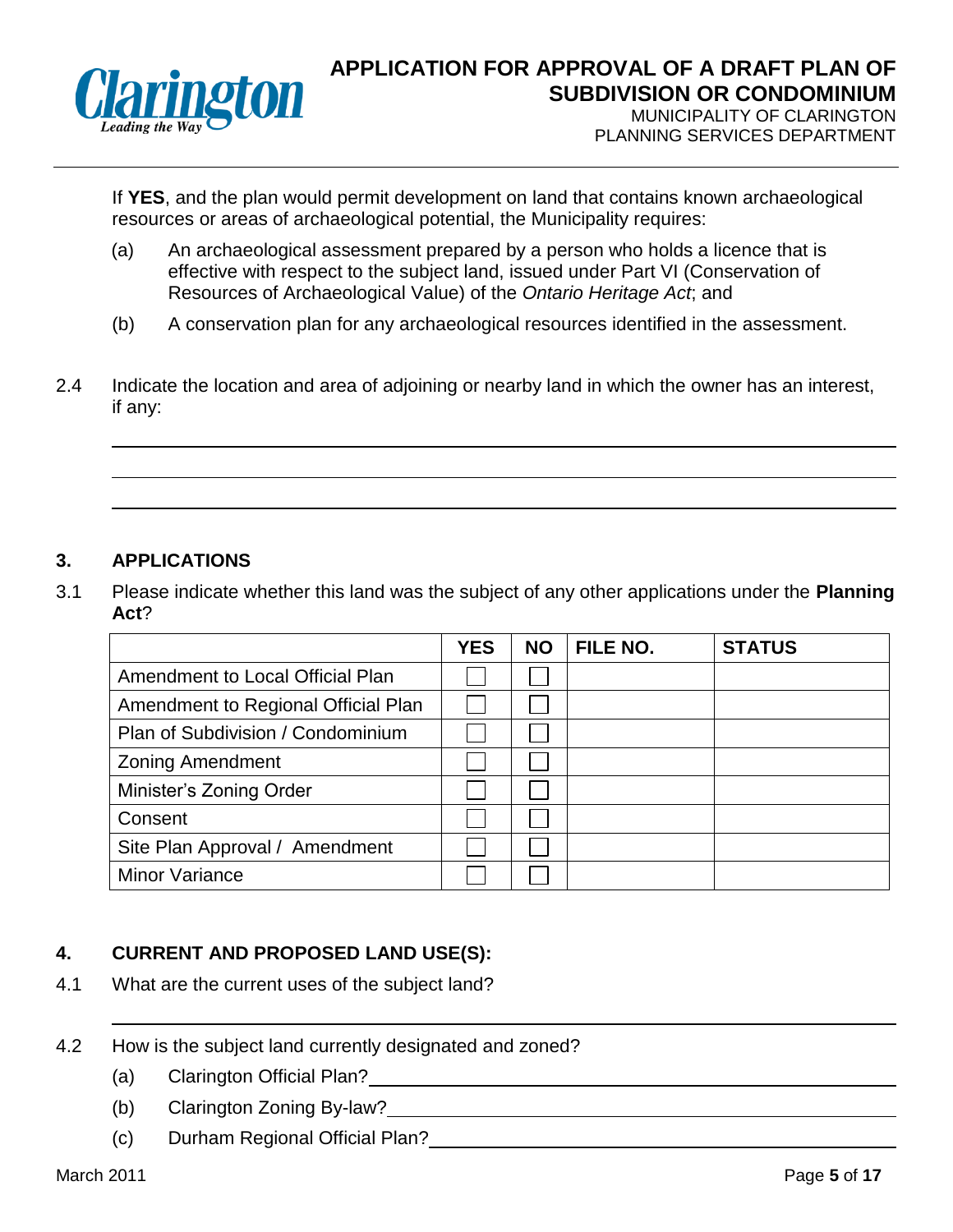

MUNICIPALITY OF CLARINGTON PLANNING SERVICES DEPARTMENT

#### 4.3 Complete the following table with respect to the proposed land uses shown on the draft plan.

| <b>PROPOSED LAND</b><br><b>USE</b>    | <b>NUMBER OF</b><br><b>LOTS AND/OR</b><br><b>BLOCKS ON</b><br><b>THE DRAFT</b><br><b>PLAN</b> | <b>NUMBER OF</b><br><b>UNITS OR</b><br><b>DWELLINGS</b> | <b>AREA OF</b><br><b>LAND</b><br>(HECTARES) | <b>NET DENSITY</b><br>(UNITS/<br><b>DWELLINGS</b><br><b>PER HECTARE)</b> | <b>NUMBER OF</b><br><b>PARKING</b><br><b>SPACES ON</b><br><b>DRAFT PLAN<sup>3</sup></b> |
|---------------------------------------|-----------------------------------------------------------------------------------------------|---------------------------------------------------------|---------------------------------------------|--------------------------------------------------------------------------|-----------------------------------------------------------------------------------------|
| Detached<br><b>Residential</b>        |                                                                                               |                                                         |                                             |                                                                          |                                                                                         |
| Semi-detached<br><b>Residential</b>   |                                                                                               |                                                         |                                             |                                                                          |                                                                                         |
| Multiple attached<br>Residential      |                                                                                               |                                                         |                                             |                                                                          |                                                                                         |
| Apartment<br><b>Residential</b>       |                                                                                               |                                                         |                                             |                                                                          |                                                                                         |
| Seasonal<br>Residential               |                                                                                               |                                                         |                                             |                                                                          |                                                                                         |
| <b>Mobile Homes</b>                   |                                                                                               |                                                         |                                             |                                                                          |                                                                                         |
| <b>Other Residential</b><br>(specify) |                                                                                               |                                                         |                                             |                                                                          |                                                                                         |
| Commercial                            |                                                                                               |                                                         |                                             |                                                                          |                                                                                         |
| Industrial                            |                                                                                               |                                                         |                                             |                                                                          |                                                                                         |
| Institutional (specify)               |                                                                                               |                                                         |                                             |                                                                          |                                                                                         |
| Park, Open Space                      |                                                                                               | <b>Nil</b>                                              |                                             | Nil                                                                      | Nil                                                                                     |
| Roads                                 |                                                                                               | <b>Nil</b>                                              |                                             | Nil                                                                      | <b>Nil</b>                                                                              |
| Other (specify)                       |                                                                                               |                                                         |                                             |                                                                          |                                                                                         |
| <b>TOTALS</b>                         |                                                                                               |                                                         |                                             |                                                                          |                                                                                         |

# **5. ADDITIONAL INFORMATION FOR CONDOMINIUM APPLICATIONS ONLY**

- 5.1 Has a site plan for the proposed condominium been approved?
	- $\Box$  YES  $\Box$  NO

<sup>3</sup> Only if the application is for approval of a condominium description, indicate the number of parking spaces shown on the draft plan for detached and semi-detached residential use.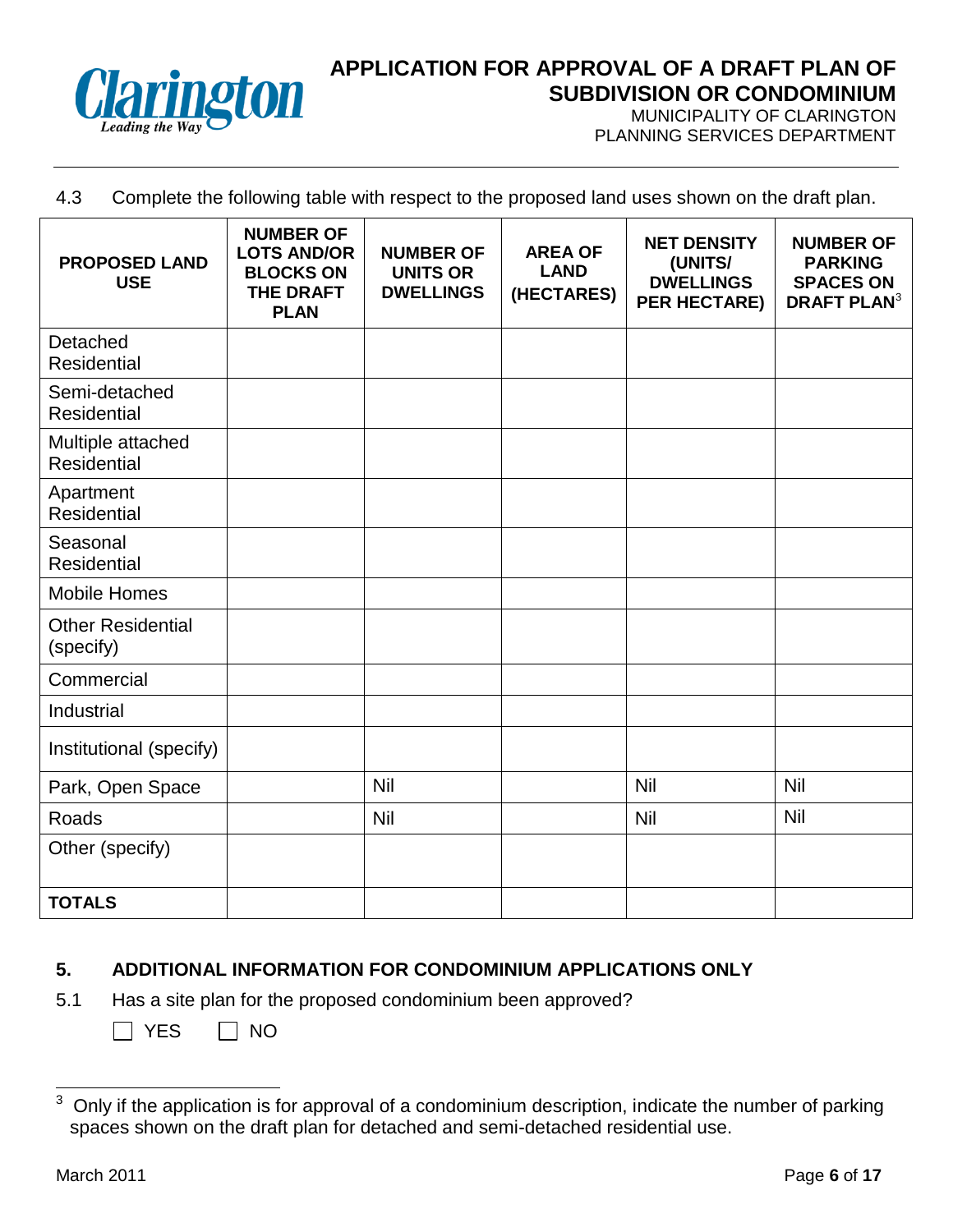

MUNICIPALITY OF CLARINGTON PLANNING SERVICES DEPARTMENT

| 5.2 | Has a building permit for the proposed condominium has been issued? |  |  |  |
|-----|---------------------------------------------------------------------|--|--|--|
|-----|---------------------------------------------------------------------|--|--|--|

|  | NG. |
|--|-----|
|  |     |

5.3 Has construction of the condominium started?

|  | N٢<br>J |  |
|--|---------|--|
|  |         |  |

If construction has been completed, indicate date of completion:

5.4 Is the proposed condominium a conversion of a building containing residential rental units?

|  | NΟ |  |
|--|----|--|
|--|----|--|

If **YES**, indicate the number of units to be converted:

**NOTE:** If this is a conversion of a building containing residential rental units, please refer to the applicable Regional and Area Municipal Official Plan policies indicating the conditions to be satisfied to ensure an adequate supply of rental accommodation in the Region and the Area Municipality.

#### **6. PROVINCIAL POLICY STATEMENT AND PROVINCIAL PLANS**

6.1 Is the proposed amendment consistent with the provincial policy statements issued under subsection 3(1) of the Planning Act?

|  |  |  | \l( |
|--|--|--|-----|
|--|--|--|-----|

6.2 Is the subject land within an area of land designated under any Provincial Plan or Plans (i.e. Oak Ridges Moraine Plan, the Greenbelt Plan or the Growth Plan)?

|  |  |  | <b>NO</b> |
|--|--|--|-----------|
|--|--|--|-----------|

If **YES**, does the proposed amendment conform to or does not conflict with the Provincial Plan or Plans?

 $\Box$  YES  $\Box$  NO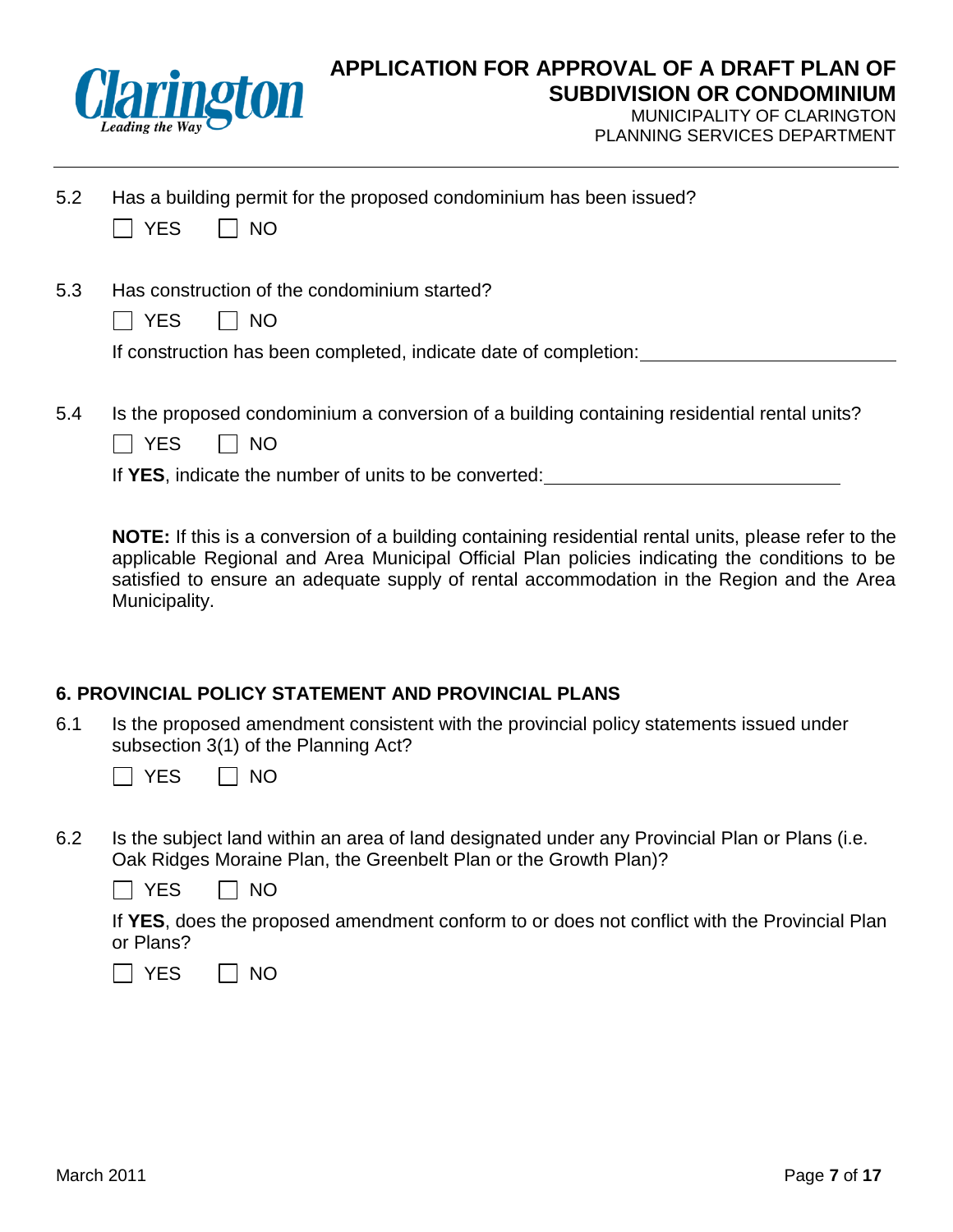

MUNICIPALITY OF CLARINGTON PLANNING SERVICES DEPARTMENT

# **7. SERVICING**

7.1 Indicate below the existing and proposed type of servicing. Any servicing information/reports required, are to be attached.

|                            | <b>EXISTING</b>              | <b>PROPOSED</b>              |
|----------------------------|------------------------------|------------------------------|
| <b>Water Supply System</b> | Municipal piped water system | Municipal piped water system |
|                            | Individual wells             | Individual wells             |
|                            | Other, describe:             | Other, describe:             |
| Sewage Disposal System     | Municipal sewage system      | Municipal sewage system      |
|                            | Individual septic system     | Individual septic system     |
|                            | Other, describe:             | Other, describe:             |
| Stormwater Drainage        | <b>Storm sewers</b>          | <b>Storm sewers</b>          |
|                            | Ditches/swales               | Ditches/swales               |
|                            | Other, describe:             | Other, describe:             |

- 7.2 Both a **servicing options report** and a **hydrogeological report** are required if:
	- (a) The plan would permit development of **five or more** lots or units on privately owned and operated individual or communal wells and septic systems; and
	- (b) If the plan would permit development of **fewer than five** lots or units on privately owned and operated individual or communal septic systems, and **more than 4500 litres of effluent** would be produced per day as a result of the development being completed.
- 7.3 If the plan would permit development of **fewer than five** lots or units on privately owned and operated individual or communal septic systems, and **4500 litres of effluent or less** would be produced per day as a result of the development being completed, **only a hydrogeological report is required**.

**NOTE:** Before undertaking the preparation of such reports, consult the appropriate approval authority (Municipality of Clarington or the Region's Health Department) about the type of hydrogeological assessment expected.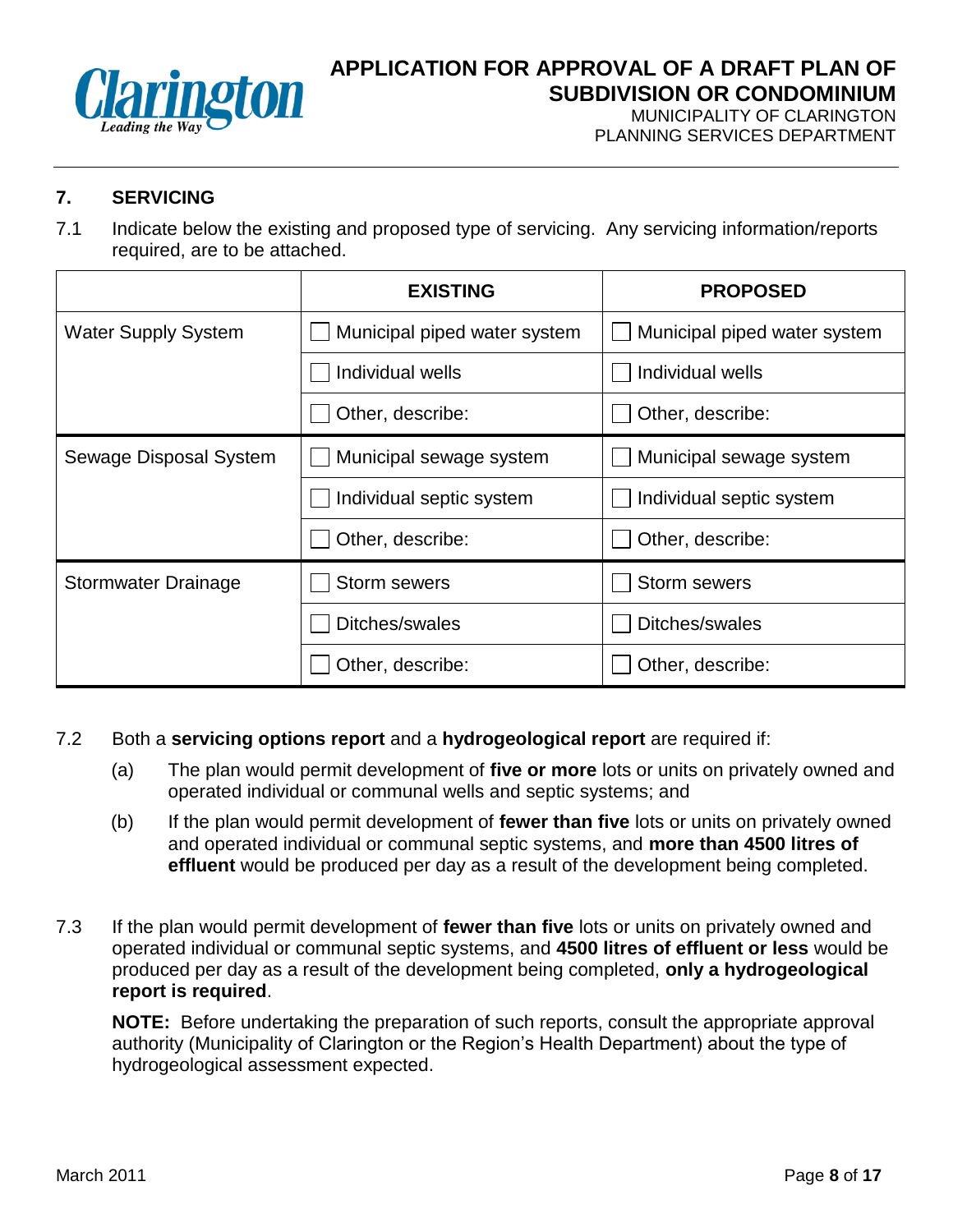

MUNICIPALITY OF CLARINGTON PLANNING SERVICES DEPARTMENT

## **8. ACCESS**

8.1 Please indicate the method of access to the subject land.

| $\Box$            | <b>Provincial Highway</b>                              |
|-------------------|--------------------------------------------------------|
| $\vert \ \ \vert$ | <b>Regional Road</b>                                   |
|                   | Municipal Road, maintained:<br>All Year [   Seasonally |
| $\mathsf{L}$      | Right-of-Way                                           |
| $\mathsf{L}$      | By Water                                               |

8.2 If access to the subject land will be by water only, please indicate the parking and docking facilities to be used and the approximate distance of these facilities from the subject land and the nearest public road.

8.3 Are the water, sewage, stormwater and/or road works associated with the proposal subject to the provisions of the Environmental Assessment Act?

 $\Box$  YES  $\Box$  NO

If **YES**, briefly explain the works involved and attach a statement from a qualified engineer explaining the nature of the works and class(es) of Environmental Assessment required to implement the development.

# **9. MINIMUM DISTANCE SEPARATION FROM EXISTING LIVESTOCK FACILITIES:**

9.1 Minimum Distance Separation is applied to lands being considered for non-agricultural designations. Is there a livestock barn or manure storage facility located within 1,000 metres (3,280 feet) for a Type A land use<sup>1</sup> and 2,000 metres (6,561 feet) for a Type B land use $2$  of the boundary of the subject land?

 $\Box$  YES  $\Box$  NO

If **YES,** please complete the "Minimum Distance Separation – Data Sheet" attached to this application.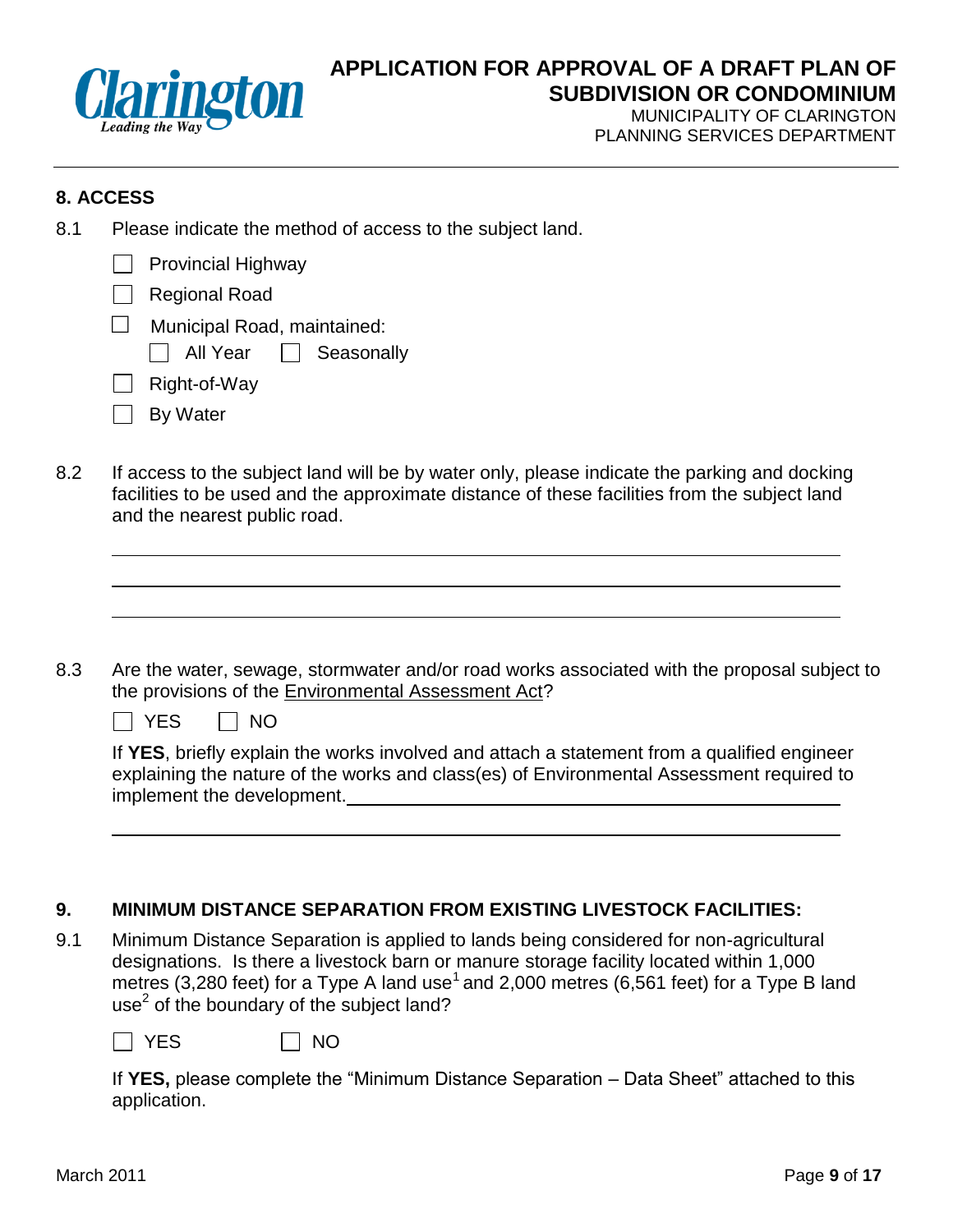

MUNICIPALITY OF CLARINGTON PLANNING SERVICES DEPARTMENT

# **1 Type A Land Uses <sup>2</sup>**

Industrial Residential subdivisions Agricultural-related Multiple residential Recreational–low intensity Rural residential cluster Residential dwelling on an existing lot **Institutional** Creation of up to three lots Recreational–high intensity

## **Type B Land Uses**

**Commercial** Expansion of a settlement area

### **10. OTHER INFORMATION**

Is there any other information that may be useful to the Municipality or public bodies reviewing this planning document (e.g. efforts made to resolve outstanding objections or concerns)? If so, explain on a separate page and attach. Is a separate page attached?

 $\Box$  YES  $\Box$  NO

# **11. AFFIDAVIT**

The following affidavit must be completed prior to submitting this application.

|                                                                                                                | <u> 1989 - Johann Stoff, deutscher Stoffen und der Stoffen und der Stoffen und der Stoffen und der Stoffen und der</u>                                                                                                                                                                                     |
|----------------------------------------------------------------------------------------------------------------|------------------------------------------------------------------------------------------------------------------------------------------------------------------------------------------------------------------------------------------------------------------------------------------------------------|
| of the $\overline{\phantom{a}}$                                                                                |                                                                                                                                                                                                                                                                                                            |
|                                                                                                                | solemnly declare that the information contained in this application, attachments and accompanying<br>reports are true, and I make this solemn declaration conscientiously believing it to be true and<br>knowing that it is the same force and effect as if made under oath, and by virtue of "The Canada" |
| Evidence Act".                                                                                                 |                                                                                                                                                                                                                                                                                                            |
| Declared before me at the substitution of the state of the state of the state of the state of the state of the |                                                                                                                                                                                                                                                                                                            |
|                                                                                                                |                                                                                                                                                                                                                                                                                                            |
|                                                                                                                |                                                                                                                                                                                                                                                                                                            |
|                                                                                                                |                                                                                                                                                                                                                                                                                                            |
| <b>Commissioner of Oaths</b>                                                                                   | Applicant                                                                                                                                                                                                                                                                                                  |
|                                                                                                                |                                                                                                                                                                                                                                                                                                            |
|                                                                                                                |                                                                                                                                                                                                                                                                                                            |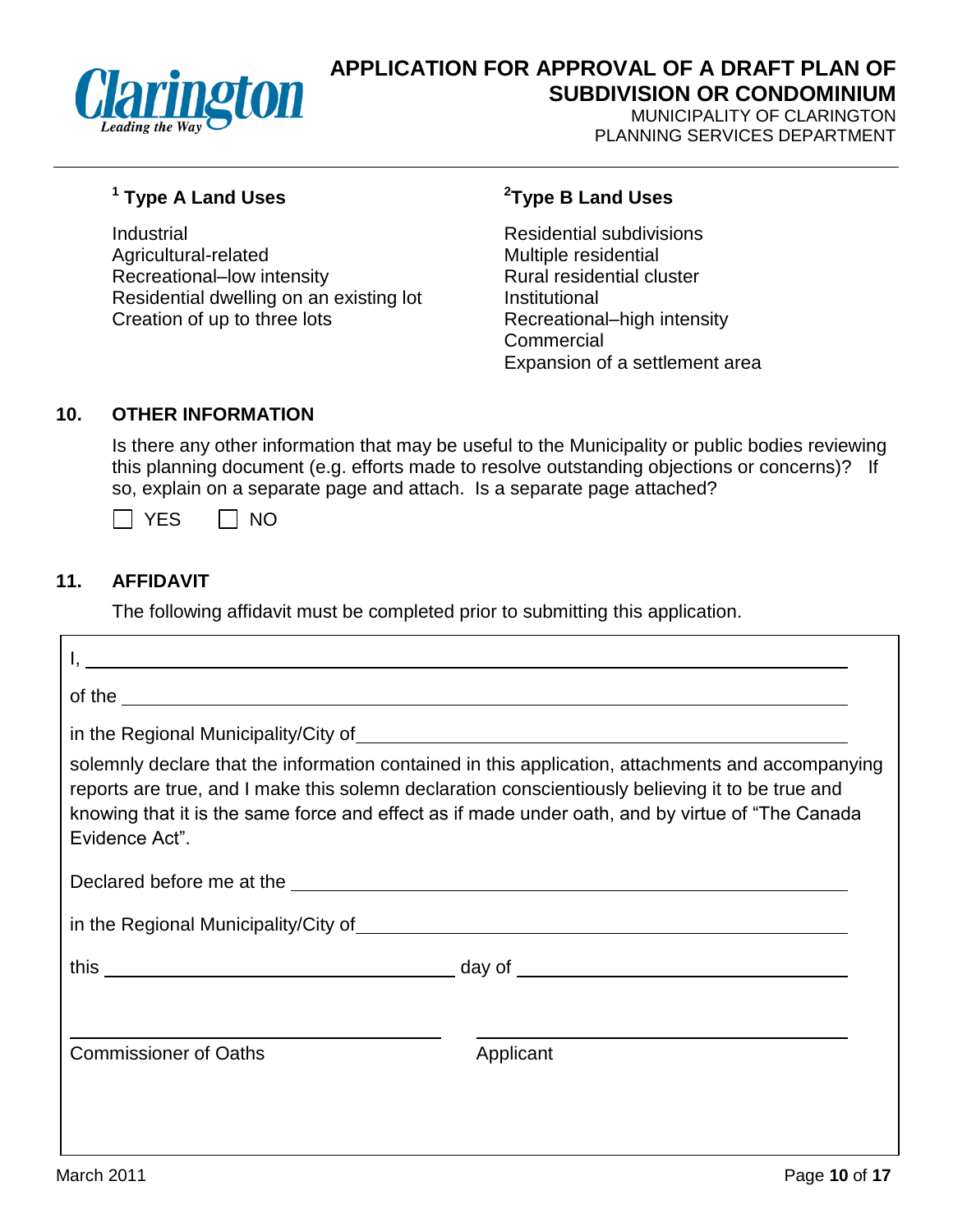

MUNICIPALITY OF CLARINGTON PLANNING SERVICES DEPARTMENT

### **12. AUTHORIZATIONS**

If the applicant is not the owner of the land that is the subject of this application, the written authorization of the owner (or the written authorization of each owner, in the case of shared ownership) that the applicant is authorized to make the application **must be attached**, or in the case of a single owner, the authorization set out below must be completed by the owner. **Please print**.

|                                                                    | am the registered owner of the |  |
|--------------------------------------------------------------------|--------------------------------|--|
| land that is the subject of this planning document and I authorize |                                |  |

to make this application on my

behalf and for the purpose of the **Municipal Freedom of Information and Protection of Privacy Act** to provide any of my personal information that will be included in this application or collected during the processing of the application.

Date **Signature of Owner** 

#### **13. CONSENT OF OWNER**

Complete the consent of the owner concerning personal information set out below (or the written authorization of each owner in the case of shared ownership).

I,

am the registered owner of the land that is the subject of this application for approval of this planning document and, for the purpose of the **Freedom of Information and Protection of Privacy Act**, I authorize and consent to the use by or the disclosure to any person or public body of any personal information that is collected under the authority of the **Planning Act** for the purposes of processing this application. I also agree to allow the Municipality, its employees and agents to enter upon the subject property for the purposes of conducting survey, inspection and tests that may be necessary to the application.

Date **Signature of Owner**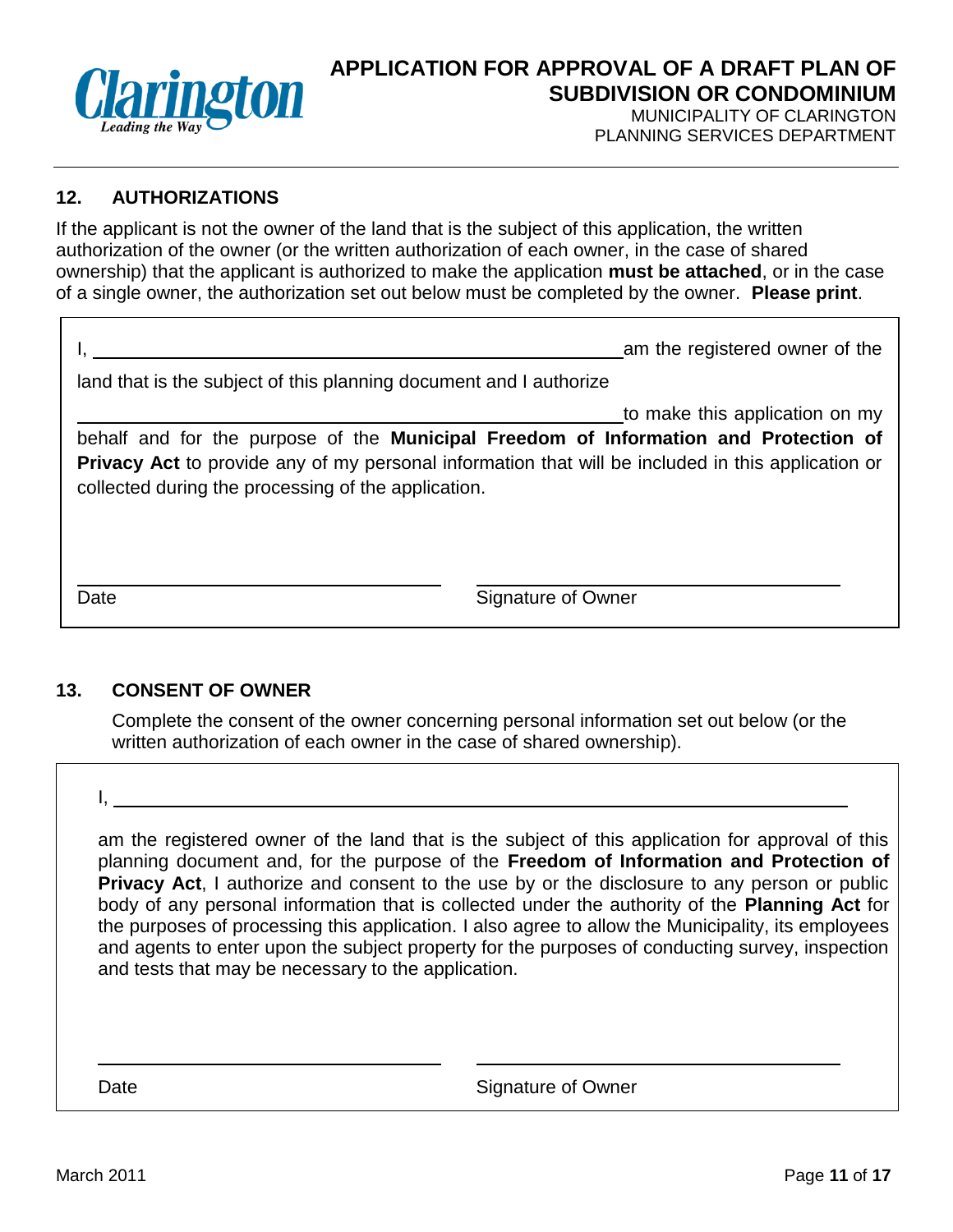

PLANNING SERVICES DEPARTMENT

## **14. ACKNOWLEDGEMENT OF THE OWNER FOR ONTARIO MUNICIPAL BOARD APPEALS**

The Owner acknowledges and agrees, in the event Council approves the application and it is appealed to the Ontario Municipal Board (OMB) by a third party, that they will reimburse the Municipality for any municipal cost and disbursements for outside legal counsel and external consultants and for preparation and attendance at an OMB hearing, where the Municipality is requested to actively defend the decision of Council on a third party appeal.

Date **Signature of Owner**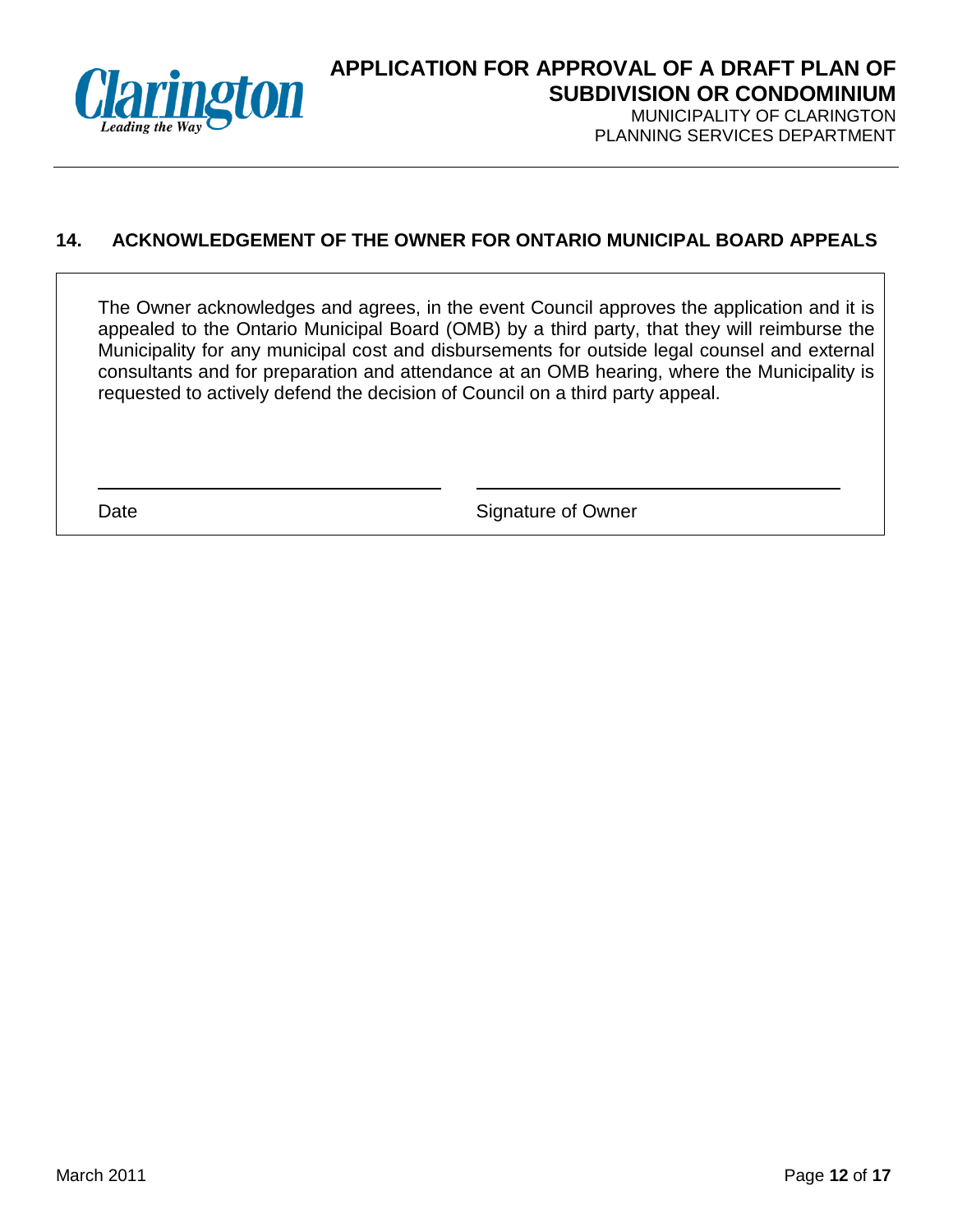

MUNICIPALITY OF CLARINGTON PLANNING SERVICES DEPARTMENT

#### **SITE SCREENING QUESTIONNAIRE**

This questionnaire must be completed for all Proposed Draft Plan of Subdivision applications, unless a Phase 1 Environmental Site Assessment (ESA) is provided in accordance with the Ministry of Environment's "Guideline for Use at Contaminated Sites in Ontario".

#### **1 LOCATION OF SUBJECT LANDS:**

|     | Lot(s)                            | Concession(s):                                                                                |
|-----|-----------------------------------|-----------------------------------------------------------------------------------------------|
|     | Former Town, Village or Township: |                                                                                               |
| 1.1 |                                   | Is the application on lands or adjacent to lands that were previously used for the following: |

|     | a)           | Industrial uses?                                                                                                                                                                           | <b>YES</b> | <b>NO</b> |
|-----|--------------|--------------------------------------------------------------------------------------------------------------------------------------------------------------------------------------------|------------|-----------|
|     | b)           | Commercial uses where there is a potential for site<br>contamination (e.g., a gas station or a dry cleaning plant)                                                                         | <b>YES</b> | <b>NO</b> |
|     | C)           | Lands where filling has occurred?                                                                                                                                                          | <b>YES</b> | <b>NO</b> |
|     | $\mathsf{d}$ | Lands where there may have been underground storage<br>tanks or buried waste on the property?                                                                                              | <b>YES</b> | <b>NO</b> |
|     | e)           | Lands that have been used as an orchard, and where<br>cyanide products may have been used as pesticides?                                                                                   | <b>YES</b> | <b>NO</b> |
|     | f)           | Lands or adjacent to lands that have been used as a<br>weapons fire range?                                                                                                                 | <b>YES</b> | <b>NO</b> |
| 1.2 |              | Is the nearest boundary of the application within 500 metres<br>(1640 feet) of the fill area of an operating or former landfill or<br>dump?                                                | <b>YES</b> | <b>NO</b> |
| 1.3 |              | Are there any existing or previously existing buildings and/or<br>building materials remaining on site, which are potentially<br>hazardous to public health (e.g., asbestos, PCB's, etc.)? | <b>YES</b> | <b>NO</b> |
| 1.4 |              | Is there any reason to believe that the lands may have been<br>contaminated based on previous land use?                                                                                    | <b>YES</b> | <b>NO</b> |

**If the answer to any of Questions 1.1 through 1.4 was YES, a Phase 1 Environmental Site Assessment, in accordance with the Ministry of Environment's** *Guideline for Use at Contaminated Site in Ontario,* **is required. Please submit two copies with your application. A Phase 1 ESA may subsequently determine that the site is suitable for the proposed use or may recommend the preparation of a Phase 2 ESA.**

1.5 Has an Environmental Site Assessment been prepared for this site within the last 5 years, or is an Environmental Site Assessment currently being prepared for this site?  $\Box$  YES  $\Box$  NO

(If **YES**, please submit two copies of the Phase 1 Assessment with the application).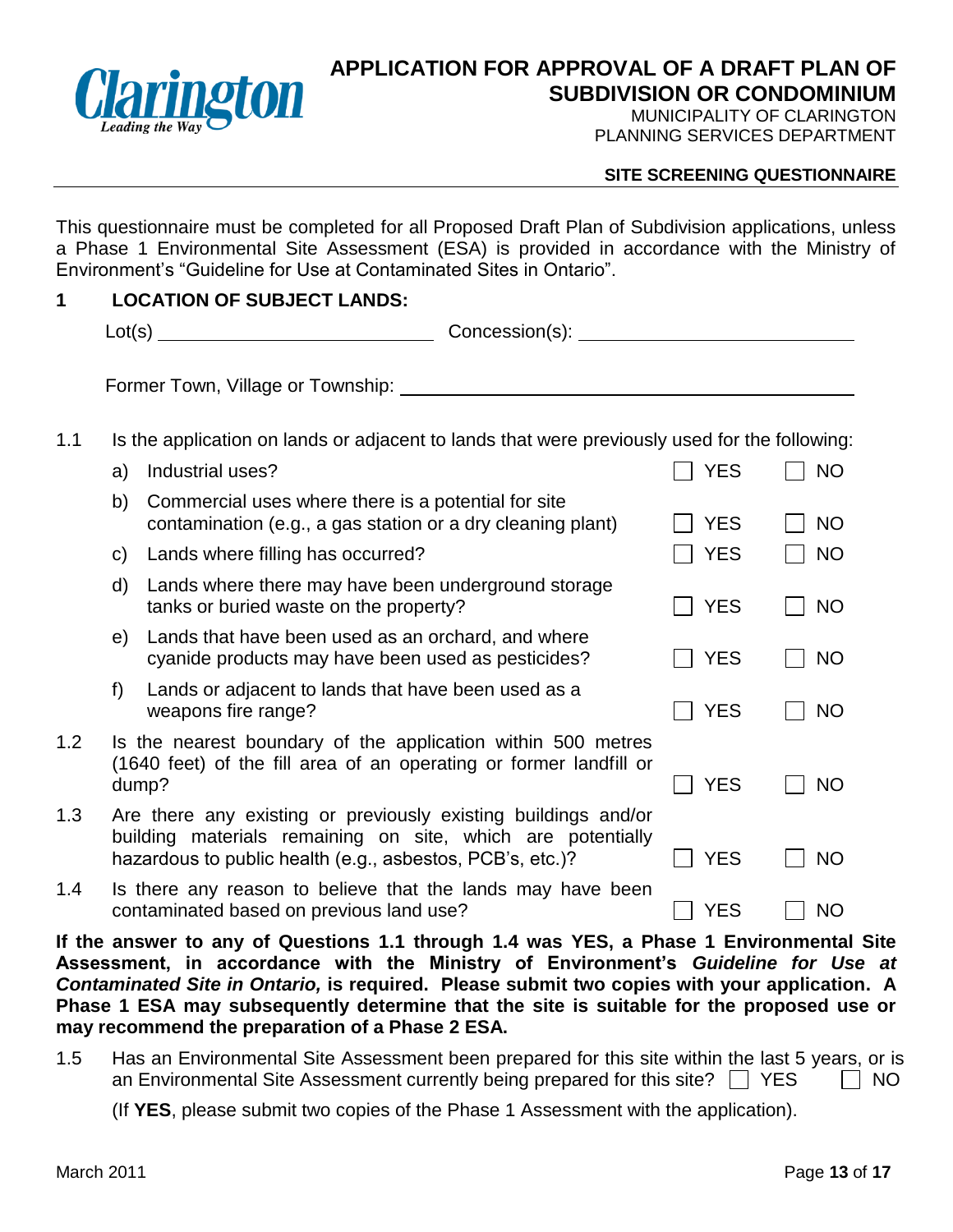

MUNICIPALITY OF CLARINGTON PLANNING SERVICES DEPARTMENT

#### **SITE SCREENING QUESTIONNAIRE**

The Municipality of Clarington Planning Services Department strongly encourages property owners to consult with a Professional Engineer prior to the completion of the Site Screening Questionnaire. In addition, the Municipality of Clarington will not accept any responsibility or assume any liability for damages to the subject property or adjacent properties as a result of the provision of incorrect information.

| am the authorized applicant/agent or registered owner of the land that is                                                                                                                                                            |
|--------------------------------------------------------------------------------------------------------------------------------------------------------------------------------------------------------------------------------------|
| the subject of this planning document and to the best of my knowledge, the information provided                                                                                                                                      |
| in this questionnaire is true and I do not have any reason to believe that the subject site is                                                                                                                                       |
| contaminated. Sworn (or declared) before me at the _____________________________                                                                                                                                                     |
| in the <u>contract and the contract of the contract of the contract of the contract of the contract of the contract of the contract of the contract of the contract of the contract of the contract of the contract of the contr</u> |
|                                                                                                                                                                                                                                      |
|                                                                                                                                                                                                                                      |
| Signature of Authorized Applicant/Agent<br>or Owner                                                                                                                                                                                  |
|                                                                                                                                                                                                                                      |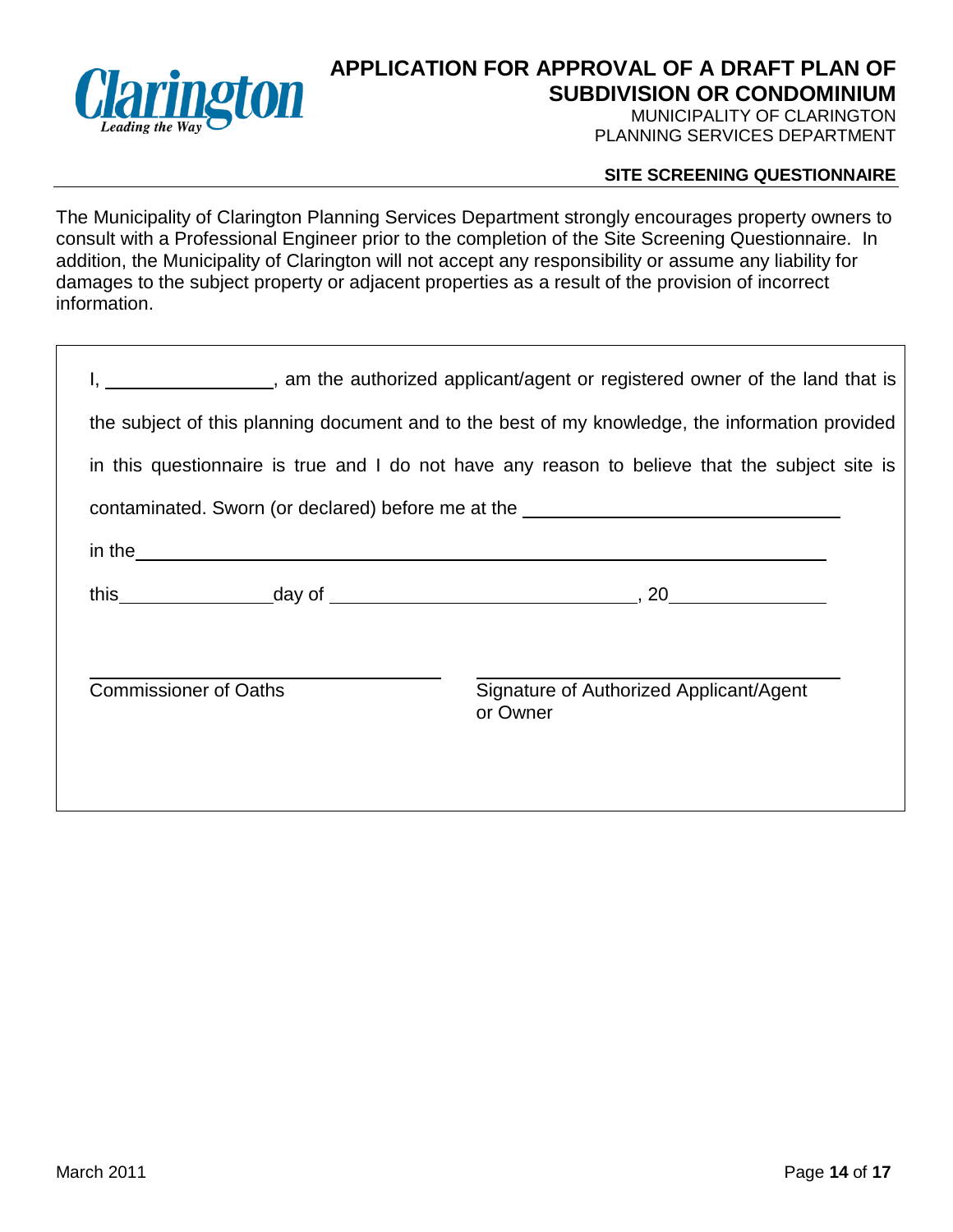

MUNICIPALITY OF CLARINGTON PLANNING SERVICES DEPARTMENT

#### **MINIMUM DISTANCE SEPARATION**

This is to be completed and attached to the application when applying for a new non-farm use within 1000 metres (3,280 feet) for a Type A land use and 2000 metres (6,561 feet) for a Type B land use\* of an existing livestock facility. Complete one sheet for each different set of buildings used for housing livestock.

Owner of Livestock Facility:

Telephone: ( \_ ) Township:

Lot: Concession:

- Closest distance from livestock facility to the property boundary of the new lot(s) or the change in land use (metres)
- Closest distance from the manure storage to the property boundary of the new lot(s) or the change in land use (metres)
- Tillable Hectares where livestock facility is located:

|                                 | Existing   | Manure System (Check One Box) |            |             |                       |
|---------------------------------|------------|-------------------------------|------------|-------------|-----------------------|
| <b>Type of Livestock</b>        | Housing    | Covered                       | Open Solid | Open        | <b>Earthen Manure</b> |
|                                 | Capacity # | Tank                          | Storage    | Liquid Tank | Storage               |
| <b>DAIRY</b>                    |            |                               |            |             |                       |
| <b>Milking Cows</b>             |            |                               |            |             |                       |
| <b>Heifers</b>                  |            |                               |            |             |                       |
| <b>BEEF</b>                     |            |                               |            |             |                       |
| Cows (Barn Confinement)         |            |                               |            |             |                       |
| Cows (Barn with yard)           |            |                               |            |             |                       |
| Feeders (Barn Confinement)      |            |                               |            |             |                       |
| Feeders (Barn with yard)        |            |                               |            |             |                       |
| <b>SWINE</b>                    |            |                               |            |             |                       |
| Sows                            |            |                               |            |             |                       |
| Weaners                         |            |                               |            |             |                       |
| Feeder Hogs                     |            |                               |            |             |                       |
| <b>POULTRY</b>                  |            |                               |            |             |                       |
| <b>Chicken Broiler/Roasters</b> |            |                               |            |             |                       |
| <b>Caged Layers</b>             |            |                               |            |             |                       |
| <b>Chicken Breeder Layers</b>   |            |                               |            |             |                       |
| <b>Pullets</b>                  |            |                               |            |             |                       |
| Meat Turkeys (>10 kg)           |            |                               |            |             |                       |
| Meat Turkeys (5 - 10 kg)        |            |                               |            |             |                       |
| Meat Turkeys (<5 kg)            |            |                               |            |             |                       |
| <b>Turkey Breeder Layers</b>    |            |                               |            |             |                       |
| <b>HORSES</b>                   |            |                               |            |             |                       |
| <b>SHEEP</b>                    |            |                               |            |             |                       |
| <b>Adult Sheep</b>              |            |                               |            |             |                       |
| <b>Feeder Lambs</b>             |            |                               |            |             |                       |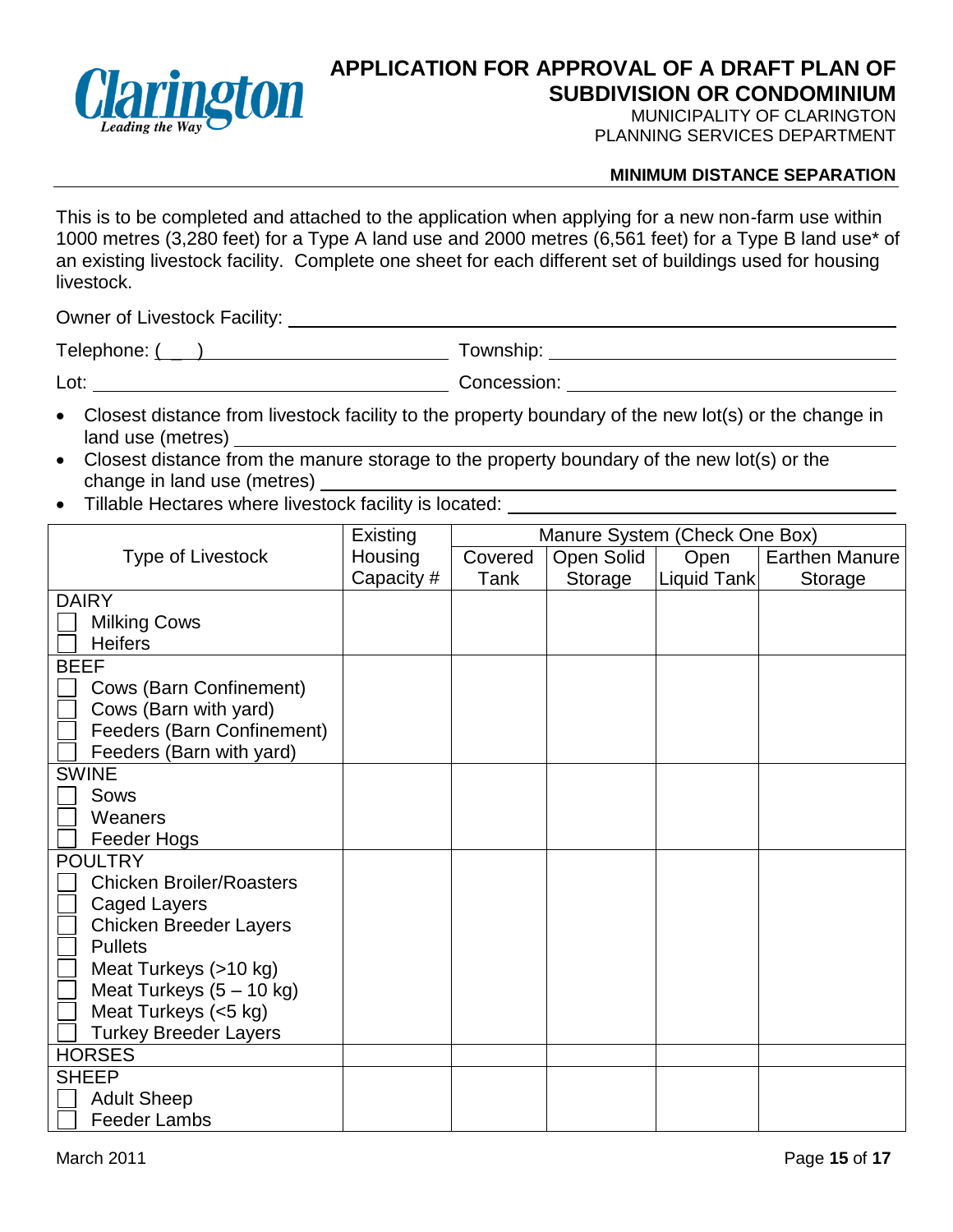

MUNICIPALITY OF CLARINGTON PLANNING SERVICES DEPARTMENT

#### **MINIMUM DISTANCE SEPARATION**

|                          | Existing   | Manure System (Check One Box) |            |             |                       |  |
|--------------------------|------------|-------------------------------|------------|-------------|-----------------------|--|
| Type of Livestock        | Housing    | Covered                       | Open Solid | Open        | <b>Earthen Manure</b> |  |
|                          | Capacity # | Tank                          | Storage    | Liquid Tank | Storage               |  |
| MINK - Adults            |            |                               |            |             |                       |  |
| <b>WHITE VEAL CALVES</b> |            |                               |            |             |                       |  |
| <b>GOATS</b>             |            |                               |            |             |                       |  |
| <b>Adult Goats</b>       |            |                               |            |             |                       |  |
| <b>Feeder Goats</b>      |            |                               |            |             |                       |  |
| <b>OTHER</b>             |            |                               |            |             |                       |  |

The above information was supplied by: (Please print)

Name: Name: Name: Name: Name: Name: Name: Name: Name: Name: Name: Name: Name: Name: Name: Name: Name: Name: Name: Name: Name: Name: Name: Name: Name: Name: Name: Name: Name: Name: Name: Name: Name: Name: Name: Name: Name:

Signature:

Firm (If Applicable):

**\***The Ontario Ministry of Agriculture and Rural Affairs, in their Minimum Distance Separation Implementation Guidelines state that Type A land uses are characterized by uses that have a lower density of human occupancy, habitation or activity, such as residential dwellings on lots zoned agriculture and Type B land uses are characterized by uses that have a higher density of human occupancy, habitation or activity, such as residential subdivisions or major recreational uses.

# **FOR MUNICIPAL USE ONLY**

| <b>Minimum Separation Distance:</b>                                                                                                                                                                                                  |       |     |                           |
|--------------------------------------------------------------------------------------------------------------------------------------------------------------------------------------------------------------------------------------|-------|-----|---------------------------|
| Does the Application Comply With the MDS Requirements?                                                                                                                                                                               |       | YES | <b>NO</b><br>$\mathbf{I}$ |
| Prepared by: <u>the contract of the contract of the contract of the contract of the contract of the contract of the contract of the contract of the contract of the contract of the contract of the contract of the contract of </u> | Date: |     |                           |